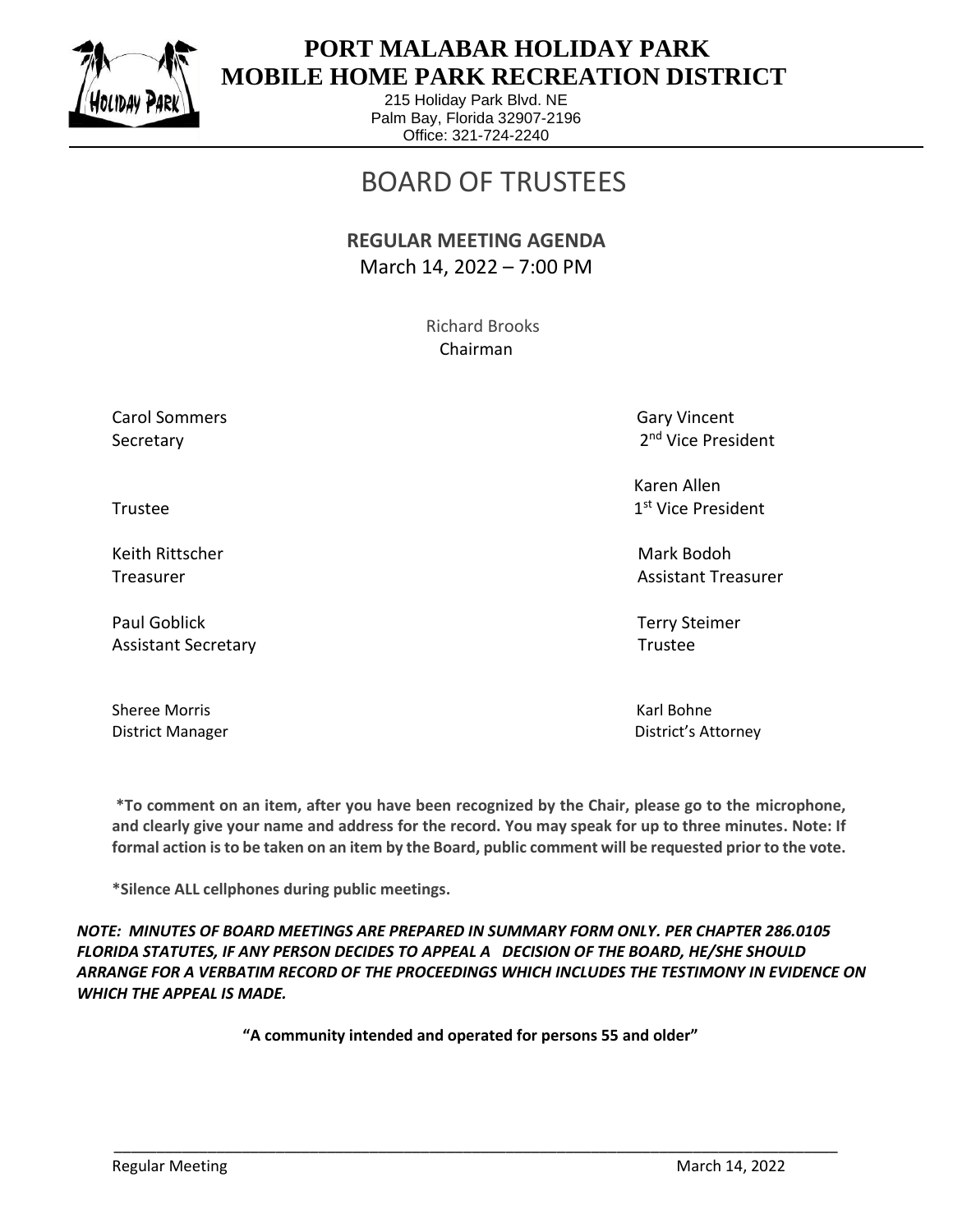

 $\overline{a}$ 

## **PORT MALABAR HOLIDAY PARK MOBILE HOME PARK RECREATION DISTRICT**

215 Holiday Park Blvd. NE Palm Bay, Florida 32907-2196 Office: 321-724-2240

- **1. Meeting Call to Order**
- **2. Invocation**
- **3. Pledge of Allegiance**
- **4. Roll Call**
- **5. Chairman Announcements**
- **6. Approval of the Meeting Minutes for 02/28/22**

**Action: Motion to Approve 02/28/22 Trustee Comment Public Comment Call for vote**

**7. District Managers Report**

**Action: Motion to Approve Trustee Comment Public Comment Call for vote**

- **8. New Business**
	- **a. Proposal to change the method for collecting the money from the laundry room.**

\_\_\_\_\_\_\_\_\_\_\_\_\_\_\_\_\_\_\_\_\_\_\_\_\_\_\_\_\_\_\_\_\_\_\_\_\_\_\_\_\_\_\_\_\_\_\_\_\_\_\_\_\_\_\_\_\_\_\_\_\_\_\_\_\_\_\_\_\_\_\_\_\_\_\_\_\_\_\_\_\_\_\_\_\_

 **Action: Motion to Approve Trustee Comment Public Comment Call for vote**

- **9. Old Business**
	- **a. Gary: Presentation by Sani Effects Environmental**

 **Action: Motion to Approve Trustee Comment Public Comment Call for vote**